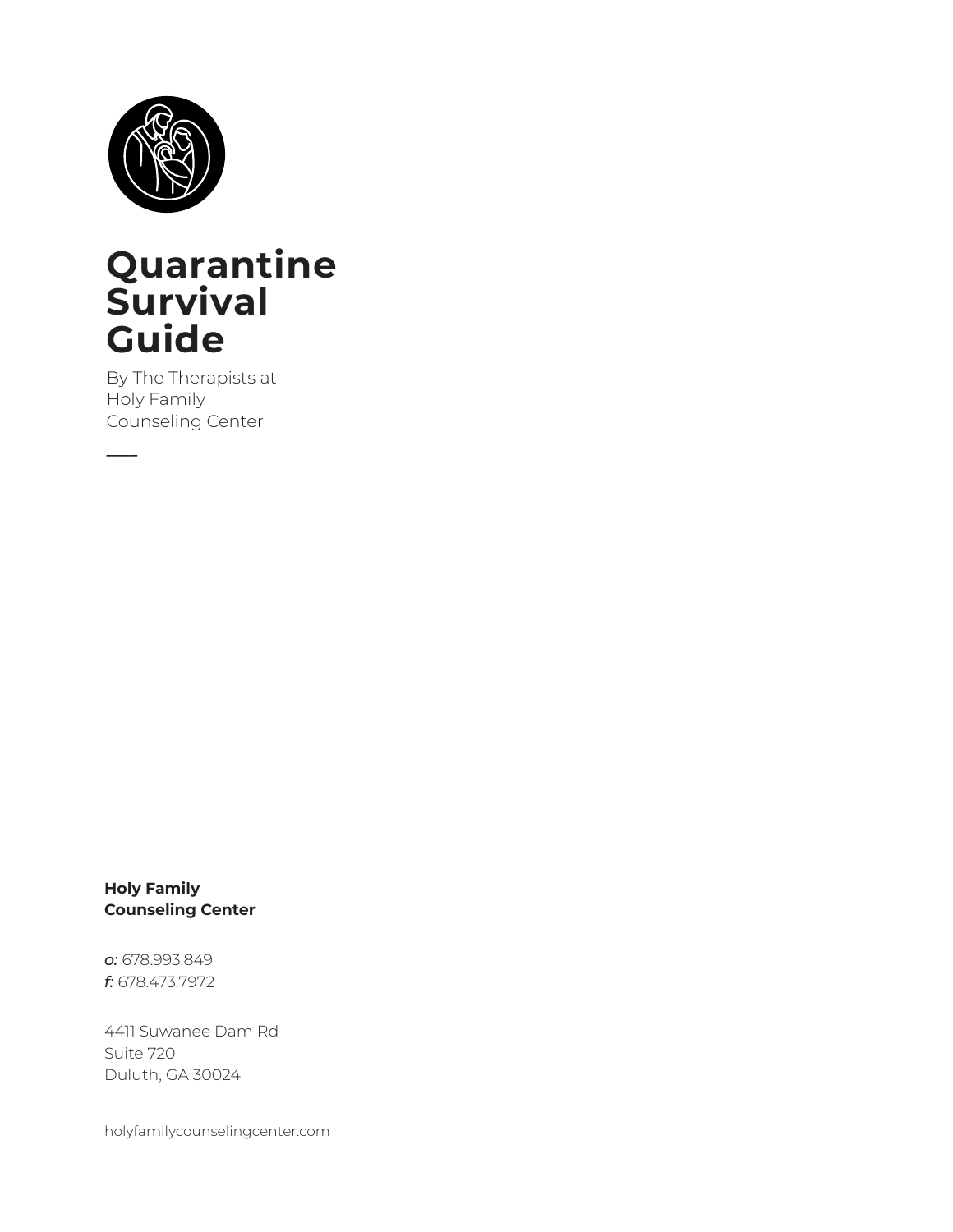

### **Intro**

**\_\_\_\_**

By The Therapists at Holy Family Counseling Center

> Around the world people are discovering the difficulties of adjusting to the new normal as we face COVID-19. We do not know how long current levels of social and physical distancing will go on, but we do know that this new way of life is not easy. Introducing structure to uncertainty is helpful in thriving during difficult times.

Holy Family Counseling Center has created this guide to offer resources and suggestions to introduce structure and routine into your daily life during this unprecedented time. We encourage everyone reading this to take what they need from it, whether it be a quote, an idea for a schedule, or anything else you find helpful. Each of us navigates uncertainty in our own way. Research indicates that having a routine is one of the best ways to help ground ourselves and be able to thrive. We encourage you to read through this guide and use it to develop a routine. It is never too late to start! Adapt this guide however you see fit, be gentle with yourself if you make mistakes, and above all stay safe and healthy!

Counseling centers around Atlanta are keeping their doors open during this time and many, like Holy Family Counseling Center, are offering safe and secure forms of virtual therapy through online platforms or phone. Always reach out if you need any help.

The Therapists of Holy Family Counseling Center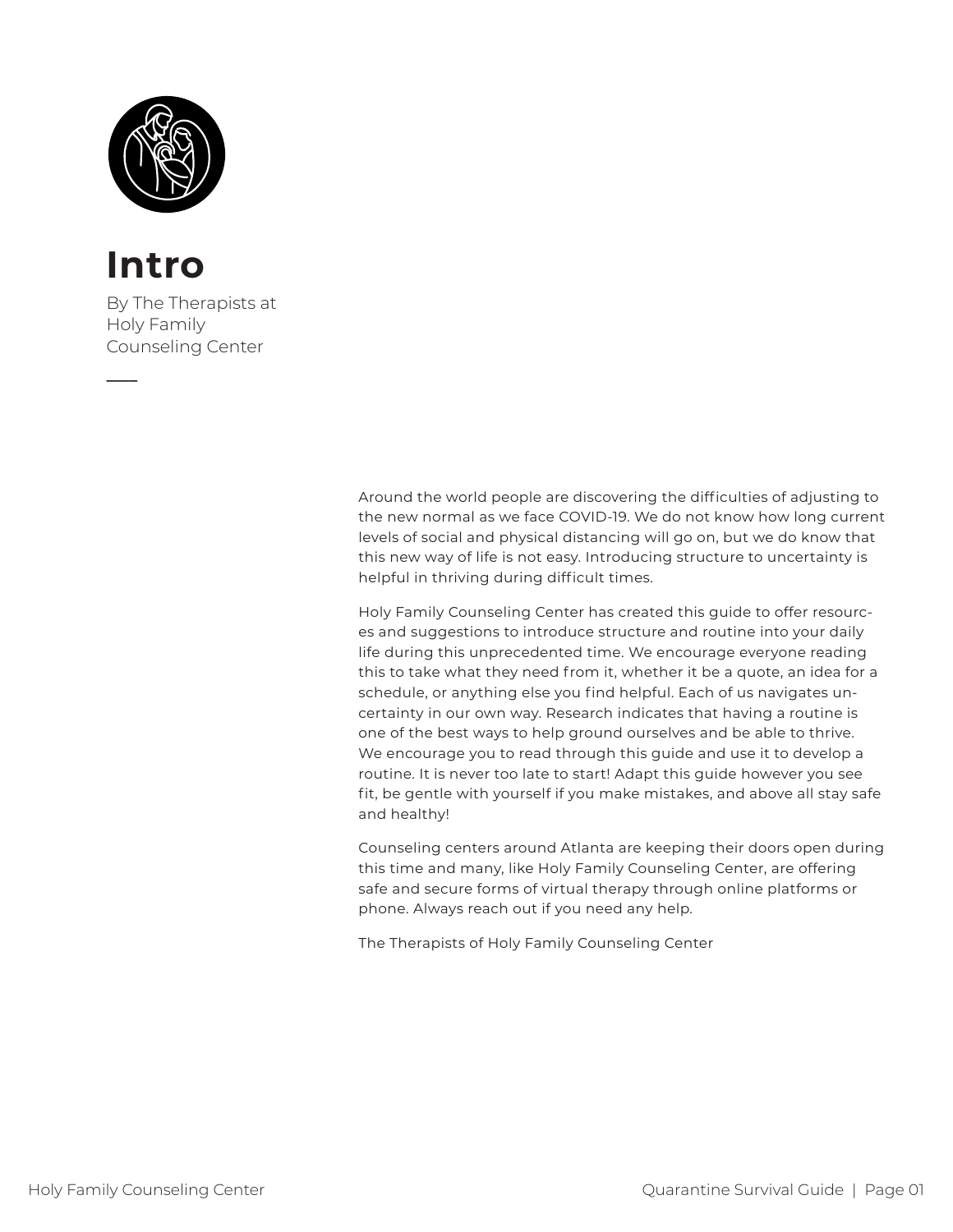

### **Self Care/ Resource**

By The Therapists at Holy Family Counseling Center

**\_\_\_\_**

### **SELF-CARE STRATEGIES**

Routines are an important part of self-care. During this time of quarantine when we may be trying to work from home, home-school children, help friends and neighbors, and other things that are not usually in our daily or weekly lives, it can be difficult to make sense of it all. Be kind to yourself and remember that you may not be working 8 hours a day at home. You may be able to get tasks done quicker and have more free time than when you were at work. Your children may get all their schoolwork done in three hours and take up more of your time than you initially planned. It will take time to adjust to your family' new schedule. Building a simple routine will assist you in handling the rapid changes to life that we are experiencing. Schedules do not have to be rigid. They can have a certain amount of fluidity to them. Every day does not need to be the same. Later in this guide you will find daily schedule sheets. Each evening, review what you accomplished, and plan out your next day.

The way in which we take care of ourselves is important for our own well-being, but also helps us to maintain routines and be of help to others in our lives. Often, we put ourselves last on our to-do lists. Try these self-care strategies to start prioritizing your needs.

With children home, Wendy Baribeau, MS, LAMFT suggests that we allow kids to be more helpful and praise them for it. Chores are good for their mental health and older kids can help younger kids with schoolwork. Many kids enjoy cooking and baking. Be appreciative of the help they give.

### **SLEEP**

Getting too much sleep, or too little sleep can affect how we handle stress on a daily basis. Currently, the recommendation for adults is to get 6-8 hours of restful sleep. Good sleep hygiene involves following a bed-time routine of going to sleep and waking up around the same time each day. There are a number of free "sleep calculators" on the internet that can help you figure out when you should be going to sleep and when you should be waking up to optimize your time a sleep, and feel more restful on waking. If possible, don't use any electronics an hour before sleep, or use blue light filters.

### **HYDRATION**

Start your morning with a full glass of water! This helps to rehydrate your organs and jump-start your body. From there, drink water often throughout the day. We often forget to hydrate due to our busy lives, however, staying hydrated is one of the best ways to keep our bodies moving along. The 8x8 Rule (8ounces of water, 8 times a day) is easy to remember. Drinking half your body weight in ounces is a good goal. No matter which method you use, try your best to drink more water than you have been!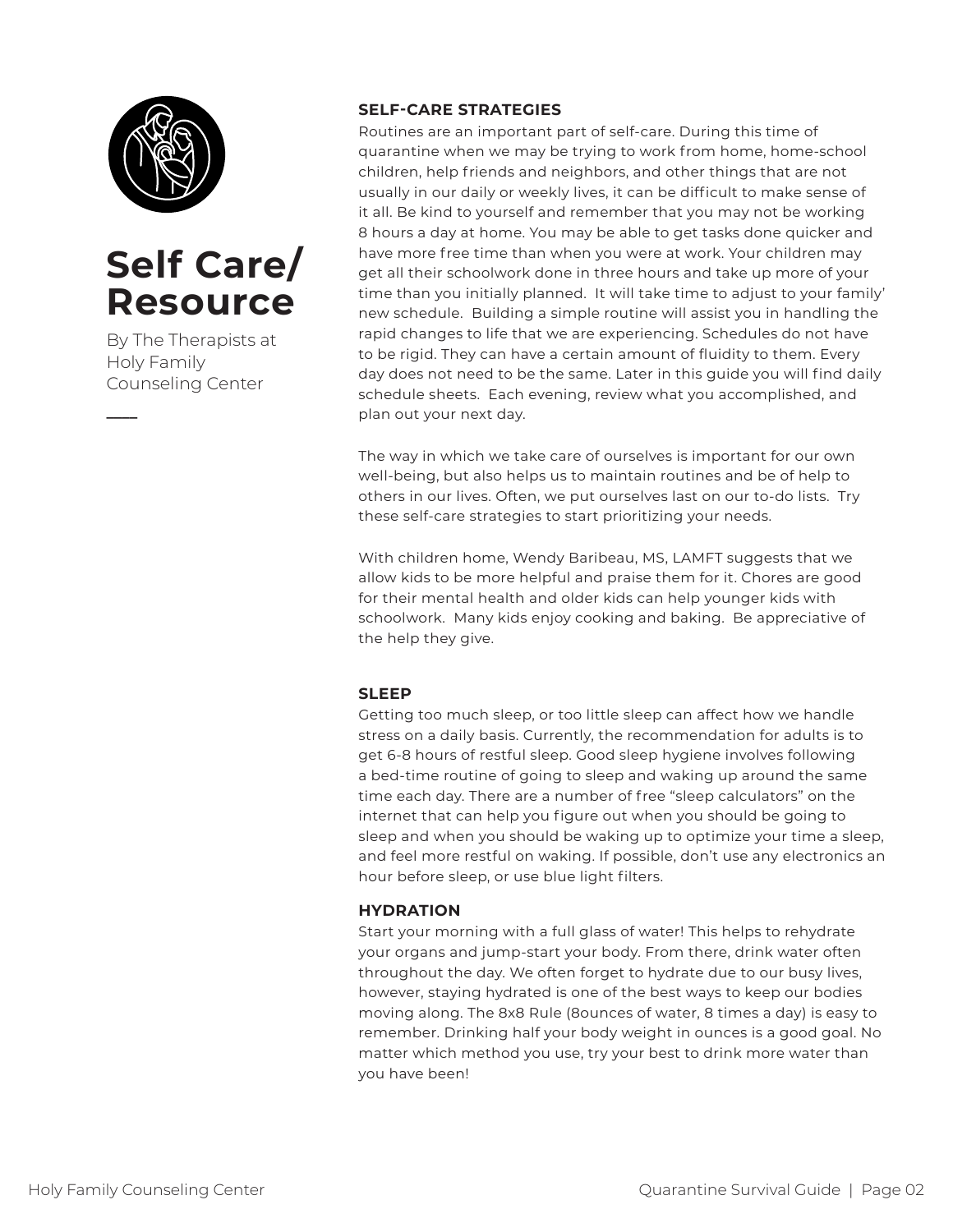

### **Self Care/ Resource**

By The Therapists at Holy Family Counseling Center

**\_\_\_\_**

#### **EXERCISE**

Some of us love to exercise frequently, others dread it. Exercise helps us to manage stress, gives us energy, and releases endorphins that can increase happiness. Exercising from home is often more difficult than going out to the gym. We are comfortable in our homes and there is always something to do. If we have exercise equipment in our homes, we know it will always be there and we can exercise anytime we want which can lead to us never using it. Set up an amount of time every day to exercise. It can be 15 minutes, 20 minutes, or whatever works for your schedule. For some of us it will be easy to exercise at the same time every day, others may need to move that time around depending on work or kids. Both methods are fine, just make sure to stick to the amount of time you scheduled in your day!

Remember, you don't need equipment to exercise. A walk with the family after dinner, stretching, or movements that use body weight are all excellent ways of introducing exercise into your routine. A minimum of 20 minutes a day will be great for your new routine. Currently there are a number of fitness resources online offering free sessions. Check them out!

### **PRAYER & MEDITATION**

In our fast-paced world we often don't have, or make, time to slow down. Many of us may be experiencing worries about our safety, our health, our finances, and other concerns. Being intentional with our time includes taking care of our mental health. Much like exercising, twenty minutes a day of intentional quiet time is essential to battling uncertainty. Set aside time to read scripture, study the life of a saint, read or listen to inspirational talks. Or perhaps take the time to just sit in peace. While technology should not interfere in this time, there are a number of apps that you can use for your mental health: Clear Fear, Simple Habit, Calm, Hallow, and Headspace are just a few. During the current crisis, Magnificat online is free for adults and kids, and the app Laudate has a number of solid resources. Take this time to begin a new spiritual routine. Start small and add in a few minutes each day to achieve your new goal.

Irene Rowland, MS, LPC tells her clients to check out their church's social media for livestreams of church events, or to sign up on FORMED or other online content providers that help with prayer and meditation routines.

### **FINANCES**

This is a great time to take a look at your finances. When we are stuck at home, we get a clearer picture of where we are spending money. Have a business meeting with yourself or loved ones. Where are you over-spending? Where would you like to be in five years financially? What can you change today to get there? Finances are one of the most commonly argued about issues in couple relationships.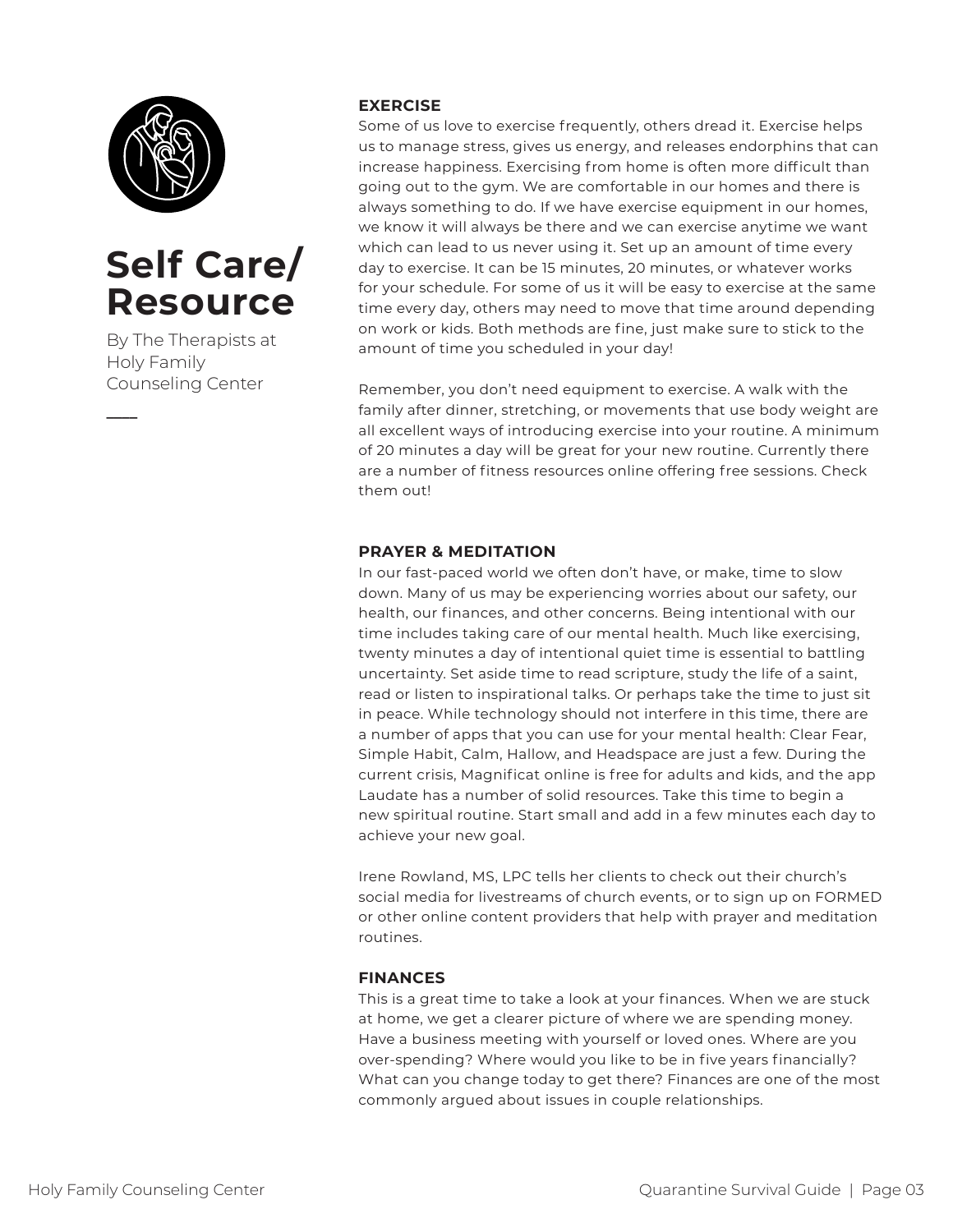

### **Self Care/ Resource**

By The Therapists at Holy Family Counseling Center

**\_\_\_\_**

### **FINANCES...**

Take this time at home to really consider where your money is going and if changes need to be made. There are a number of free sites that offer budgeting help. We encourage you to check them out!

Peter Attridge, LAMFT, PhD Candidate often tells his clients to spend 30 minutes a week handling the "business" of running their household. The more aware you are on a weekly basis, the easier it is to adjust and ease financial stresses.

### **NEWS/SOCIAL MEDIA**

Every day we receive new information on the spread and effect of COVID-19. While staying informed is important, sometimes it is prudent to limit the amount of information we take in and where we get it. In times of crisis, it is helpful to separate from the "spin". Reading wire services like AP, Reuters, or others may be helpful to get the facts without all the extra information and opinions that get added. During these times it is easy to get caught up on social media. While social media can be a great and needed escape, we also get inundated with a lot of information, not all of it pleasant. Consider setting time limits on your social media applications. Both Android and I-phones offer Digital Well-being services that limit or block access to apps at different times of the day, or only allow a certain amount of minutes a day on a particular app. Disconnecting is not always easy, but there are ways to implement structured times around our news/social media usage that can be helpful.

Maria Munoz, MS, LPC suggests that if news intake is a problem to designate another person in the house, or a trusted friend, that is willing to tell you only the important things you need to hear on a day-to-day basis.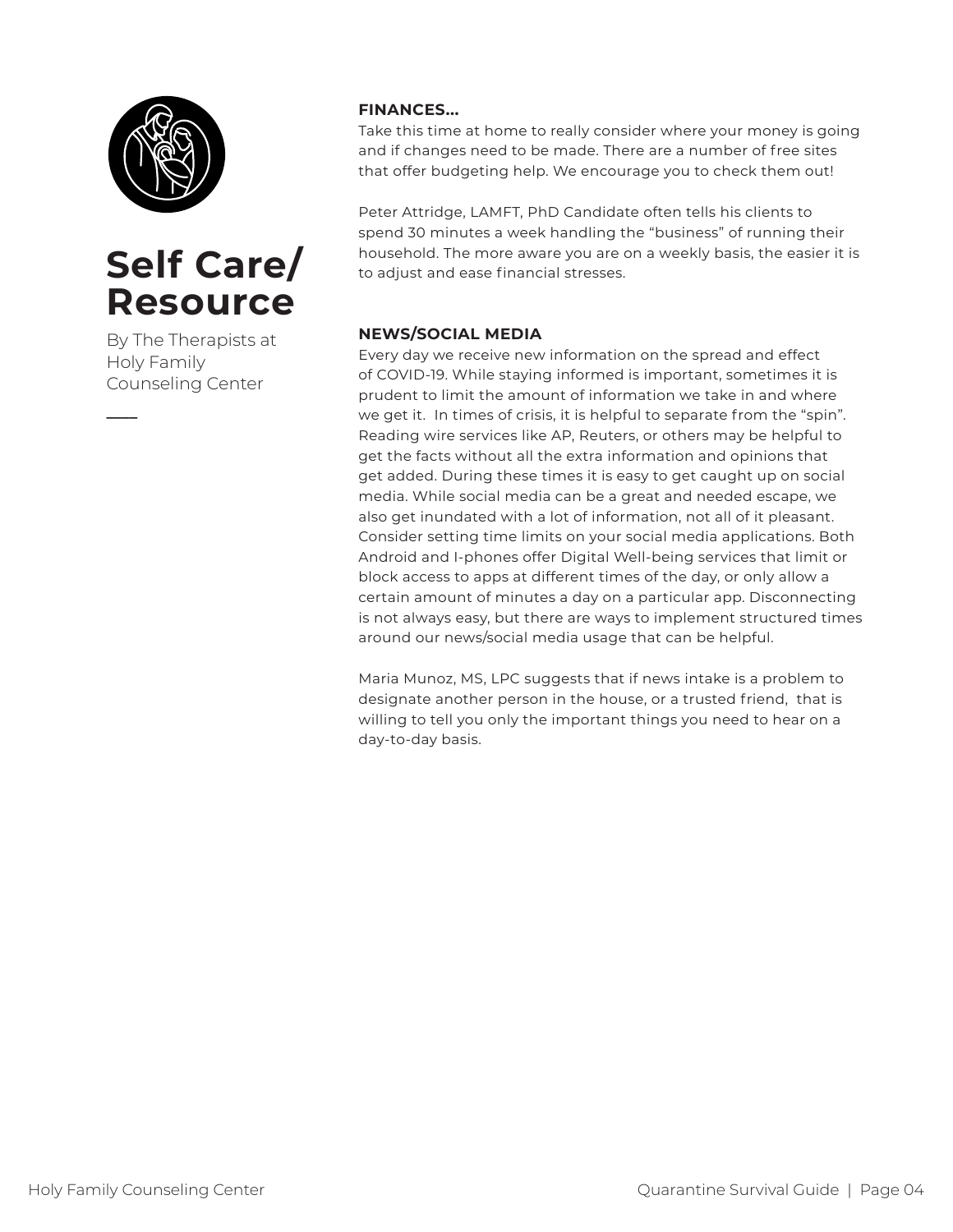

#### **JOURNALING**

Journaling allows us to see our thoughts and feelings in a tangible way. Often, we can spend a lot of time "in our head." From experience, we know that being in our head can also mean having a jumble of thoughts and emotions that are not easy to sort out. When we can see our thoughts and emotions on paper, we can begin to organize and structure them in a way that does not hinder us but helps us to be more certain and productive. These journaling prompts can help you to recognize your thoughts and feelings and how they are affecting you. Take the time to use these prompts and write a paragraph or two about your routine and your hopes for the future.

**INSTRUCTIONS:** Write your answers to these questions in the appropriate section on the right >

#### **1. Thoughts & Emotions**

Write down some of your major thoughts and emotions on the lines provided below. They can be positive or negative, calming or anxiety inducing, write down what you feel most often.

#### **2. What can you control?**

Look at your Thoughts & Emotions List, what are some of the things that you have control over? Write those to the side.

#### **3. What do you not have control over?**

Of the things you wrote above, what do you not have control over? Write those below.

Remember these things as you go through your week. None of us are in complete control, we should always be aware of what we can control and work on those things as much as possible. If it is not in your control then do your best to recognize that as you move forward.

We have included daily schedule sheets for you to use. Remember to refer back to how you are feeling and incorporate your thoughts and feelings into what you need on a day-to-day basis. Maybe you need more exercise, or more time for prayer? Maybe you need to download some coloring pages and color for a little bit? Each day is a blank slate. Each day you get to try again. We hope you find the suggestions and schedule sheets helpful and that you and your families stay safe and healthy.

| <b>Thoughts &amp; Emotions</b>     |  |  |
|------------------------------------|--|--|
|                                    |  |  |
|                                    |  |  |
|                                    |  |  |
|                                    |  |  |
|                                    |  |  |
| What do you have control over?     |  |  |
|                                    |  |  |
|                                    |  |  |
| What do you not have control over? |  |  |
|                                    |  |  |
|                                    |  |  |

| <b>Thoughts &amp; Emotions</b>     |  |
|------------------------------------|--|
|                                    |  |
|                                    |  |
|                                    |  |
|                                    |  |
|                                    |  |
| What do you have control over?     |  |
|                                    |  |
|                                    |  |
|                                    |  |
| What do you not have control over? |  |
|                                    |  |
|                                    |  |
|                                    |  |

| <b>Thoughts &amp; Emotions</b>     |  |  |
|------------------------------------|--|--|
|                                    |  |  |
|                                    |  |  |
|                                    |  |  |
|                                    |  |  |
|                                    |  |  |
| What do you have control over?     |  |  |
|                                    |  |  |
|                                    |  |  |
|                                    |  |  |
| What do you not have control over? |  |  |
|                                    |  |  |
|                                    |  |  |
|                                    |  |  |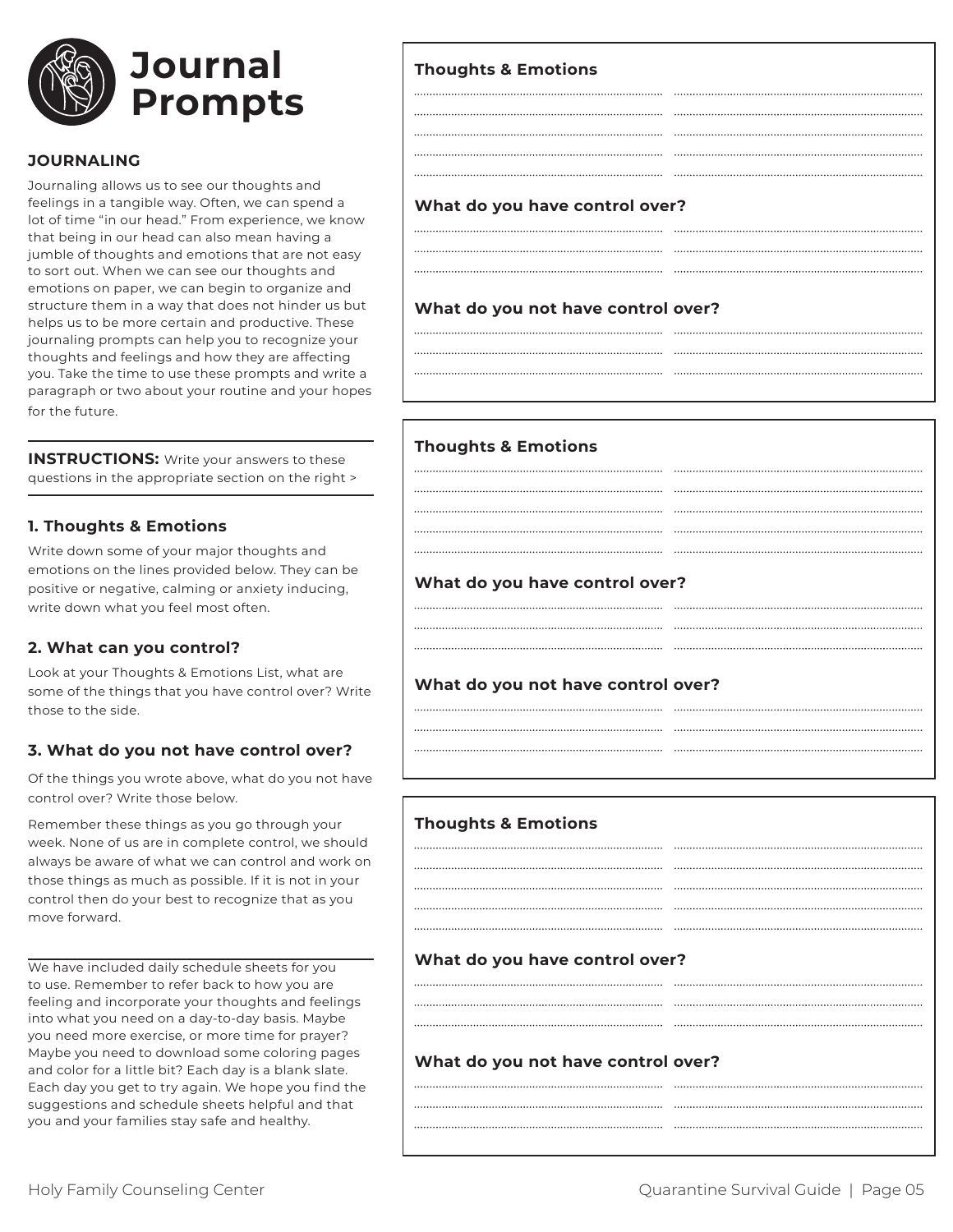

**M T W T F S S**

| <b>Today's<br/>Schedule</b> | <b>Today's<br/>To-do list</b> | <b>Exercise</b><br>Plan |
|-----------------------------|-------------------------------|-------------------------|
|                             |                               |                         |
|                             |                               |                         |
|                             |                               |                         |
|                             |                               |                         |
|                             |                               |                         |
|                             | <b>Self-Care</b>              | Reaching                |
|                             | <b>Strategy</b>               | out strategy            |
|                             |                               |                         |
|                             |                               |                         |
|                             |                               |                         |
|                             |                               |                         |
|                             |                               |                         |
|                             | <b>Thankful List:</b>         |                         |
|                             |                               |                         |

## **Quote of the Day**

*My Jesus, I believe that you are truly present in the Most Blessed Sacrament. I love you above all things and I desire to possess You within my soul. Since I am unable at this moment to receive You sacramentally, come at least spiritually into my heart. I embrace You as being already there, and unite myself wholly to You. Never permit me to be separated from You. Amen.* 

### **Feelings Check-In:**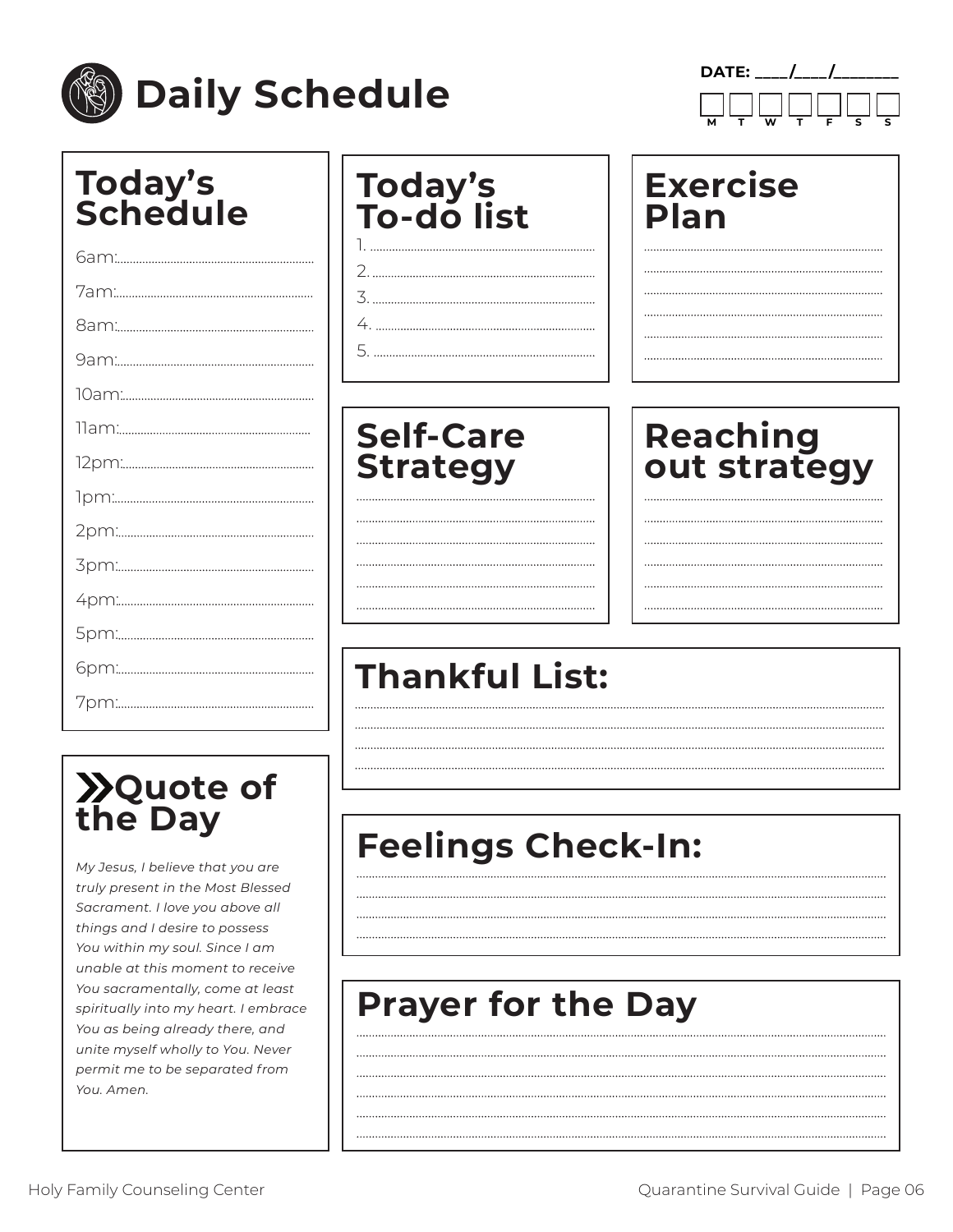

**DATE: \_\_\_\_ /\_\_\_\_ /\_\_\_\_\_\_\_\_ M T W T F S S**

| <b>Today's<br/>Schedule</b> | <b>Today's<br/>To-do list</b> | <b>Exercise</b><br>Plan |
|-----------------------------|-------------------------------|-------------------------|
|                             |                               |                         |
|                             |                               |                         |
|                             |                               |                         |
|                             |                               |                         |
|                             |                               |                         |
|                             | <b>Self-Care</b>              | Reaching                |
|                             | <b>Strategy</b>               | out strategy            |
|                             |                               |                         |
|                             |                               |                         |
|                             |                               |                         |
|                             |                               |                         |
|                             |                               |                         |
|                             | <b>Thankful List:</b>         |                         |
|                             |                               |                         |

## **Quote of the Day**

*"We need to look at the past, that's where we get wisdom from but if we dwell there, we open the door for depression. We need to look at the future to have goals and plans but if we dwell there, we open the door to anxiety with all the what ifs, so the place for peace and joy is to mainly concentrate on the present, what's happening right now"* 

*-Irene Rowland, MS, LPC*

### **Feelings Check-In:**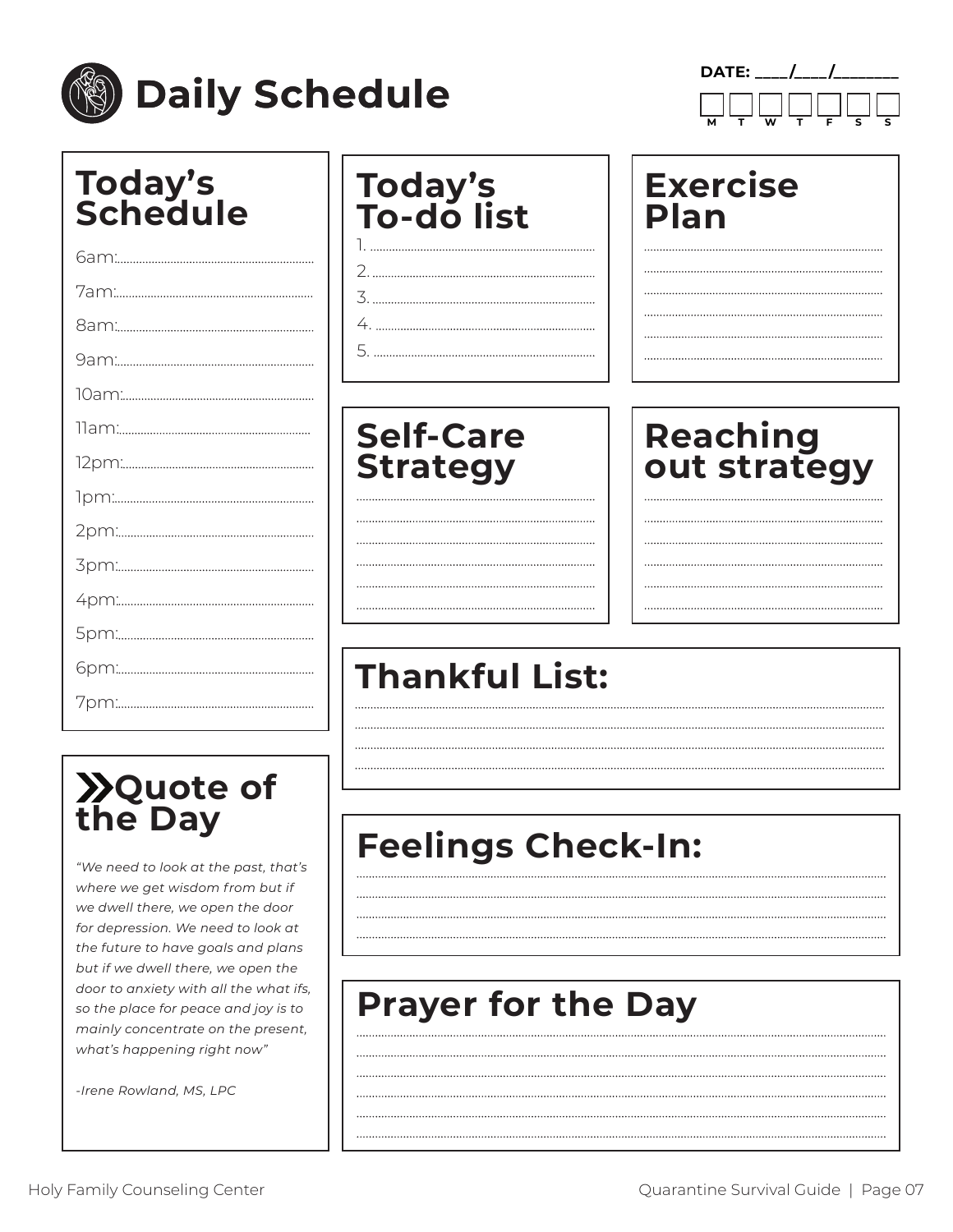

**DATE:** / / **M T W T F S S**

| <b>Today's<br/>Schedule</b> | <b>Today's<br/>To-do list</b> | <b>Exercise</b><br>Plan |
|-----------------------------|-------------------------------|-------------------------|
|                             |                               |                         |
|                             |                               |                         |
|                             |                               |                         |
|                             |                               |                         |
|                             |                               |                         |
|                             | <b>Self-Care</b>              | <b>Reaching</b>         |
|                             | <b>Strategy</b>               | out strategy            |
|                             |                               |                         |
|                             |                               |                         |
|                             |                               |                         |
|                             |                               |                         |
|                             |                               |                         |
|                             | <b>Thankful List:</b>         |                         |
|                             |                               |                         |
|                             |                               |                         |

## **Quote of the Day**

*"We may be living in uncertain times but I'm certain that God loves us and is trustworthy"* 

*-Irene Rowland, MS, LPC*

## **Feelings Check-In:**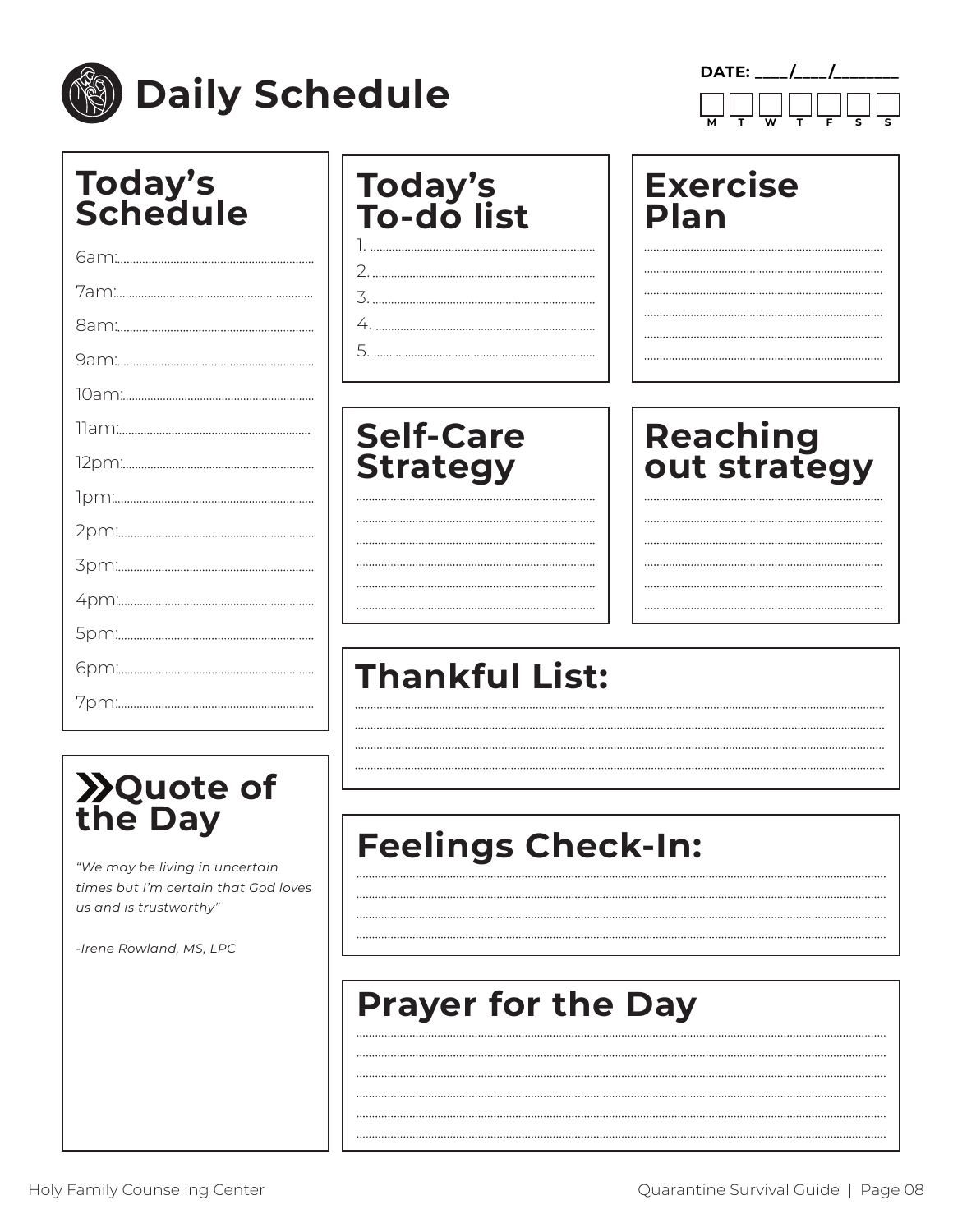

**DATE:** / / **M T W T F S S**

| <b>Today's<br/>Schedule</b> | <b>Today's<br/>To-do list</b> | <b>Exercise</b><br>Plan |
|-----------------------------|-------------------------------|-------------------------|
|                             |                               |                         |
|                             |                               |                         |
|                             |                               |                         |
|                             |                               |                         |
|                             |                               |                         |
|                             | <b>Self-Care</b>              | Reaching                |
|                             | <b>Strategy</b>               | out strategy            |
|                             |                               |                         |
|                             |                               |                         |
|                             |                               |                         |
|                             |                               |                         |
|                             |                               |                         |
|                             | <b>Thankful List:</b>         |                         |
|                             |                               |                         |

## **Quote of the Day**

*"It is natural to feel sad or anxious during times like this. We are all experiencing a unique time of stress, rapid unwanted lifestyle changes, and uncertainty on many fronts. We all need to have a good cry at times. It is ok. An honest expression of emotion can bond us with our loved ones when we are able to share it." -Wendy Baribeau, LAMFT*

### **Feelings Check-In:**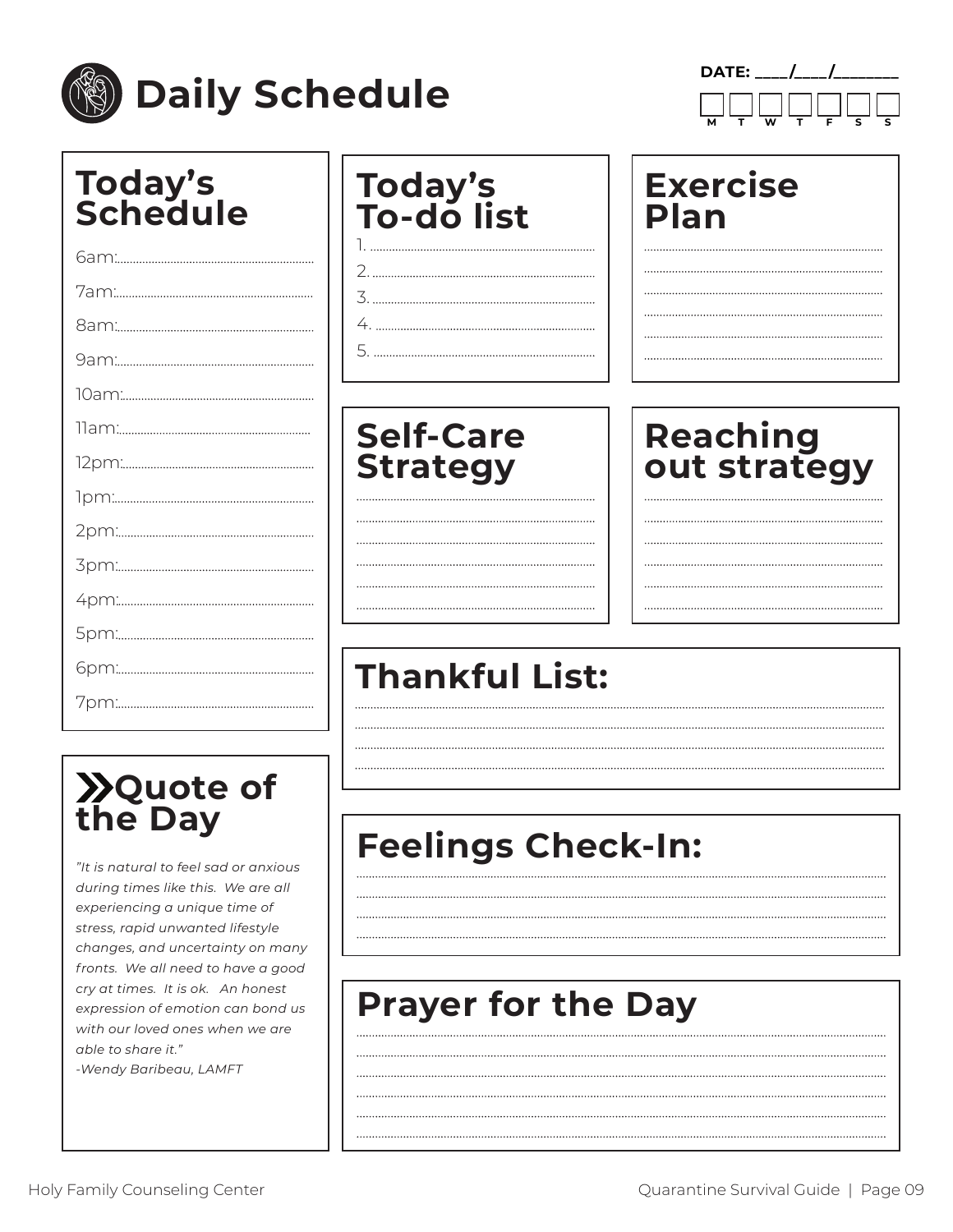

**DATE:** / / **M T W T F S S**

| <b>Today's<br/>Schedule</b> | <b>Today's<br/>To-do list</b> | <b>Exercise</b><br><b>Plan</b> |
|-----------------------------|-------------------------------|--------------------------------|
|                             |                               |                                |
|                             |                               |                                |
|                             |                               |                                |
|                             |                               |                                |
|                             |                               |                                |
|                             | <b>Self-Care</b>              | Reaching                       |
|                             | <b>Strategy</b>               | out strategy                   |
|                             |                               |                                |
|                             |                               |                                |
|                             |                               |                                |
|                             |                               |                                |
|                             |                               |                                |
|                             | <b>Thankful List:</b>         |                                |
|                             |                               |                                |

## **Quote of the Day**

*Be kind to those in the bunker with you. A small amount of politeness and appreciation can go a long way. -Wendy Baribeau, LAMFT*

### **Feelings Check-In:**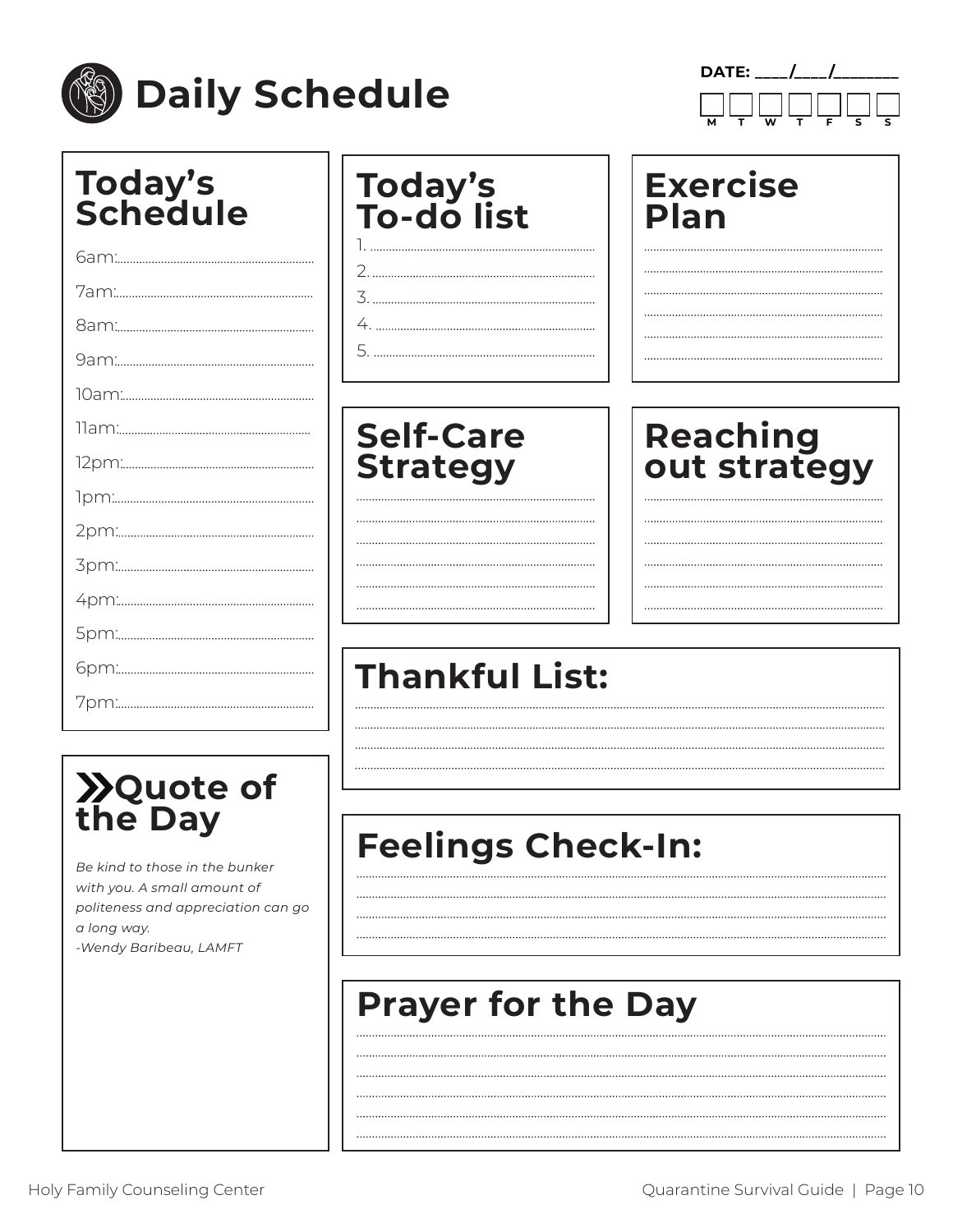

**DATE:** / / **M T W T F S S**

| <b>Today's<br/>Schedule</b> | <b>Today's<br/>To-do list</b> | <b>Exercise</b><br>Plan |
|-----------------------------|-------------------------------|-------------------------|
|                             |                               |                         |
|                             |                               |                         |
|                             |                               |                         |
|                             |                               |                         |
|                             |                               |                         |
|                             | <b>Self-Care</b>              | <b>Reaching</b>         |
|                             | <b>Strategy</b>               | out strategy            |
|                             |                               |                         |
|                             |                               |                         |
|                             |                               |                         |
|                             |                               |                         |
|                             |                               |                         |
|                             | <b>Thankful List:</b>         |                         |
|                             |                               |                         |
|                             |                               |                         |

# **Quote of the Day**

*"Take things in small pieces. One push-up, one meal home instead of out, one dollar saved. We can all reach the goals we set, one step at a time." -Peter Attridge, MFT and PhD Candidate*

## **Feelings Check-In:**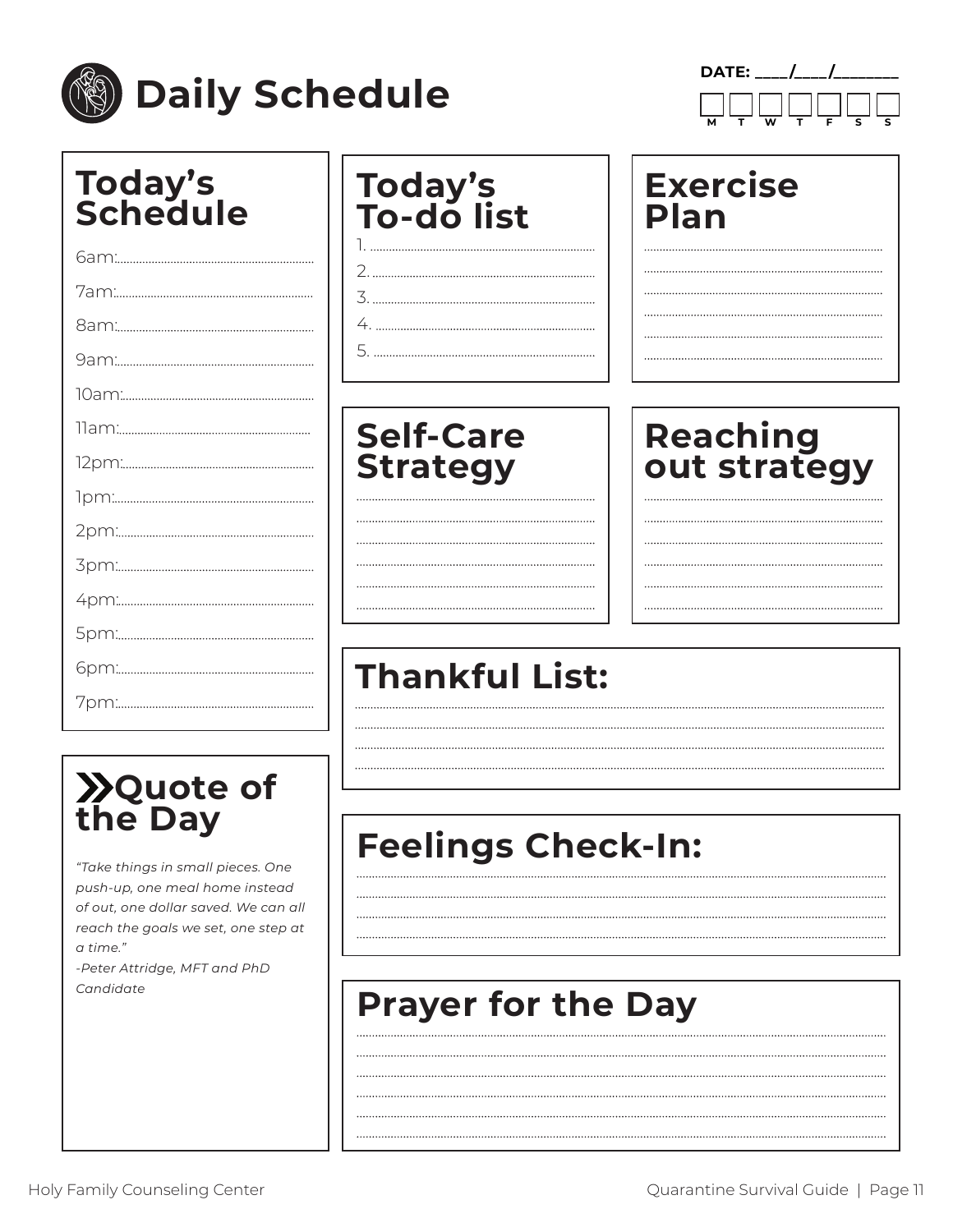

**DATE:** / / **M T W T F S S**

| <b>Today's<br/>Schedule</b> | <b>Today's<br/>To-do list</b> | <b>Exercise</b><br><b>Plan</b> |
|-----------------------------|-------------------------------|--------------------------------|
|                             |                               |                                |
|                             |                               |                                |
|                             |                               |                                |
|                             |                               |                                |
|                             |                               |                                |
|                             | <b>Self-Care</b>              | <b>Reaching</b>                |
|                             | <b>Strategy</b>               | out strategy                   |
|                             |                               |                                |
|                             |                               |                                |
|                             |                               |                                |
|                             |                               |                                |
|                             |                               |                                |
|                             | <b>Thankful List:</b>         |                                |
|                             |                               |                                |
|                             |                               |                                |

## **Quote of the Day**

*"Believe in your dreams, they were given to you for a reason". -Katrina Mayer*

### **Feelings Check-In:**